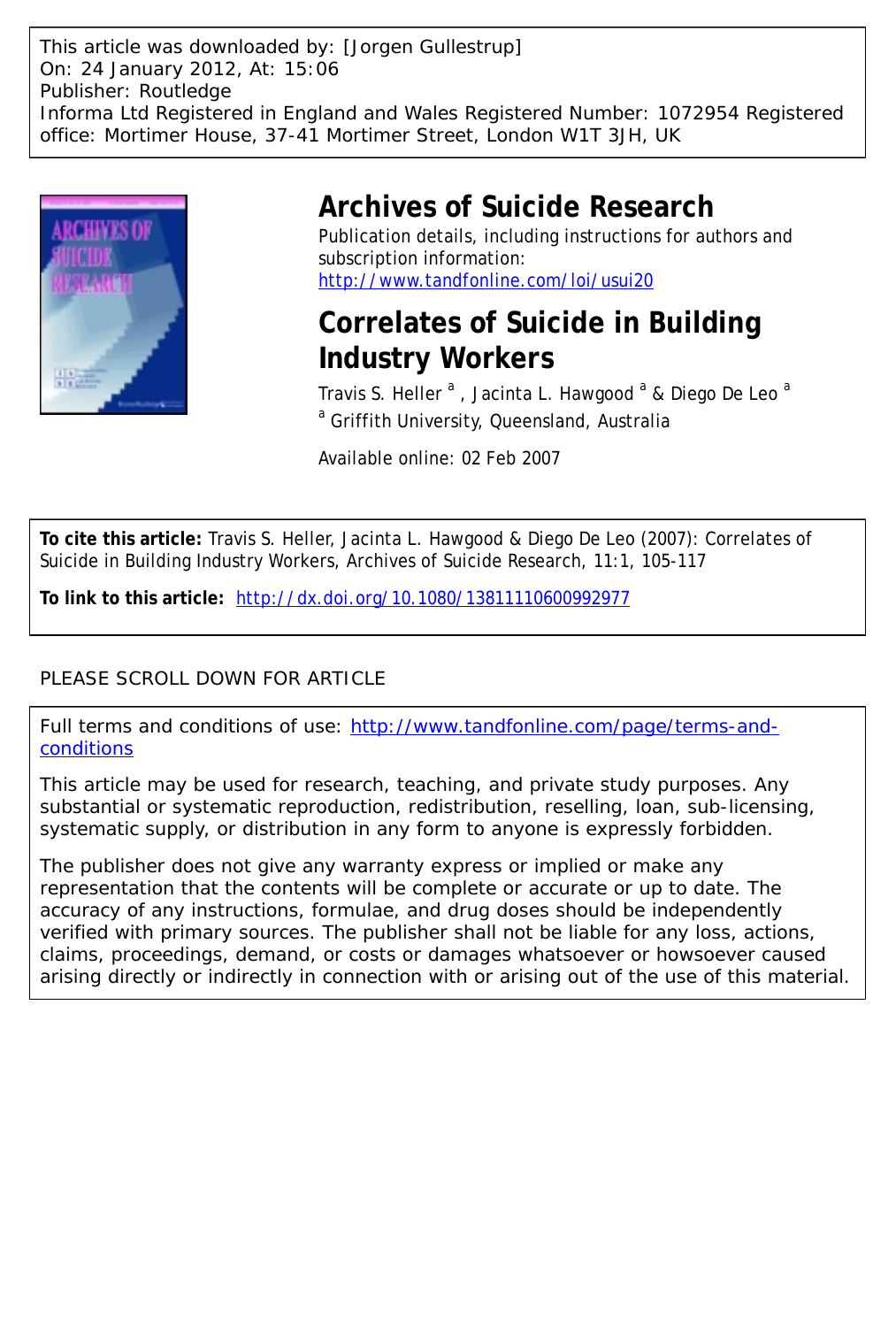# Correlates of Suicide in Building Industry Workers

Travis S. Heller, Jacinta L. Hawgood, and Diego De Leo

Suicide within the construction industry in Queensland, Australia was reportedly high in a recent Royal Commission report. The current study examined the incidence and causes of suicide in this industry using psychological autopsy and focus group investigations. A total of 64 male suicides occurred over the seven-year period, representing a crude suicide rate of 40.3 per 100,000, significantly greater than the working age Australian male rate. Young employees were at excessive risk with separation | divorce, relationship problems, and untreated psychiatric conditions the major contributors. Focus groups emphasized the importance of work  $|$  home interface factors and industry-specific factors preceding suicide.

Keywords construction workers, mortality, occupation, suicide, young people

Construction work is cyclical, seasonal, and sporadic (Peterson & Zwerling, 1998). Workers must take work when it is available, and are often required to undertake long working hours and heavy physical workloads. Construction workers are frequently forced to travel to find work, and spend considerable time away from the family unit. The lack of job security, heavy workload, reliance on the economy and weather, and time away from home can all take a considerable toll on workers within this male-dominated industry.

In Queensland, Australia, a recent Royal Commission into the Building and Construction Industry reported that in a four month period, nearly half (17 of 41: 41%) of all death claims made on behalf of commercial building workers were for suicide deaths (Cole, 2003). Suicide rates within and between specific occupation groups have not been comprehensively investigated in Australia. Research so far has focused on 'classes' of occupation, for example blue-collar vs. white-collar jobs. Unskilled and semi-skilled blue-collar manual occupations tended to have high suicide rates (Hassan, 1996).

A study conducted in Victoria investigated suicides related to work factors between the years 1989 and 2000 (Bottomley, Dalziel, & Naith, 2002). Findings indicated that 19% of all suicides were employed in trade or technician occupations, with an additional 16% working in unskilled positions (including builder's laborers). Another study investigated the socio-economic differentials (including marital and occupational status), and found that suicide rates were higher among male tradesmen and laborers, when compared to the state suicide rate (Burnley, 1995). However, the relatively low incidence of suicide in this study resulted in tradesmen and laborers being combined with other occupational groups including miners, production workers, and craftsmen. Therefore, it was impossible to extrapolate the true magnitude of suicide among construction workers per se.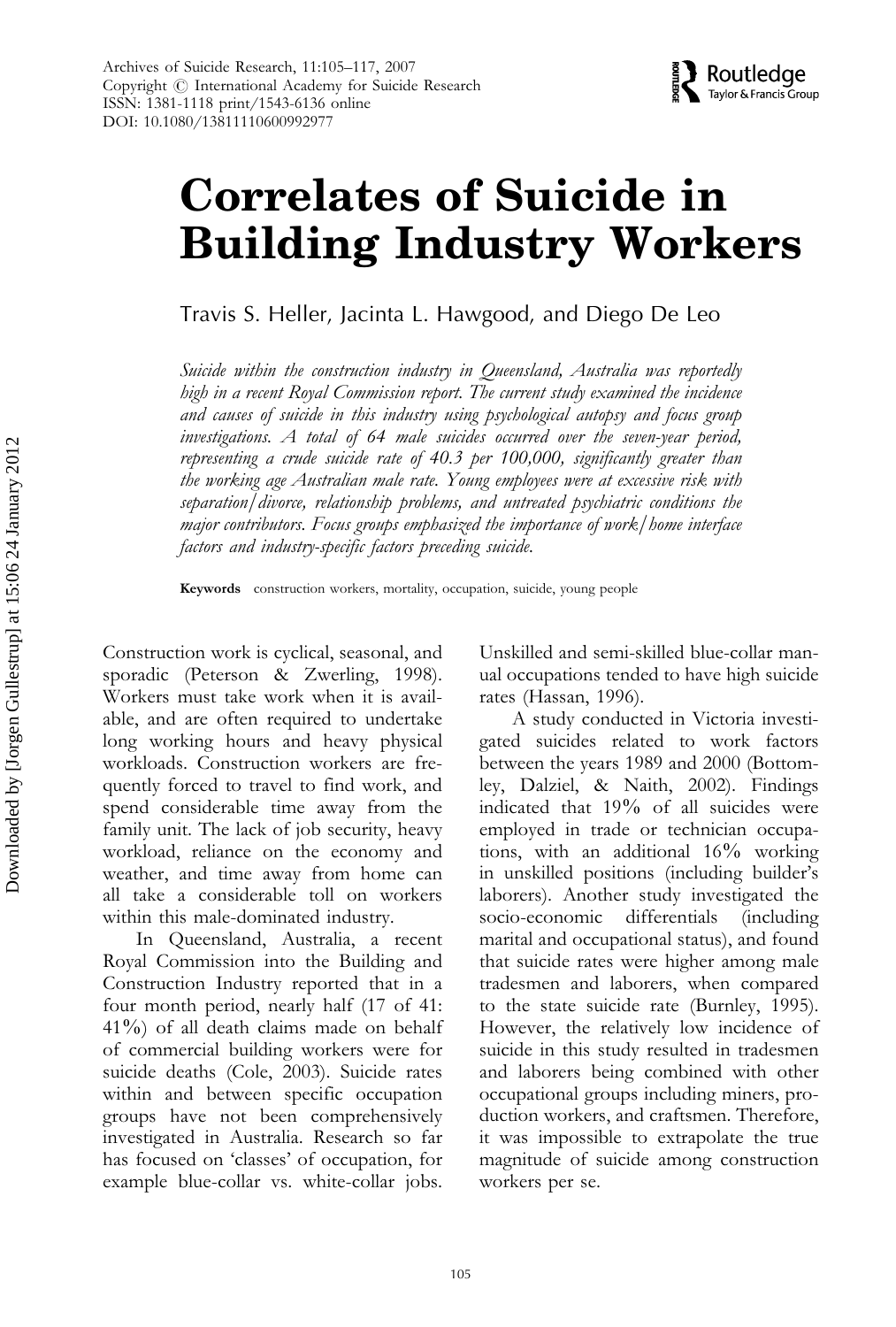Downloaded by [Jorgen Gullestrup] at 15:06 24 January 2012 Downloaded by [Jorgen Gullestrup] at 15:06 24 January 2012

Also at the international level there is limited research on suicide among manual workers generally, or construction workers specifically. While some studies have been conducted in Hong Kong (Yan, 2000), Ireland (Daéid, 1997), Finland (Notkola, Martikainen, & Leino, 1993), and Sweden (Jarvholm & Stenberg, 2002a), the majority of the available research has been conducted in the USA, where suicide rates in many construction occupations appeared as elevated in comparison to the general male population and some industry comparison groups (Boxer, Burnett, & Swanson, 1995; Kposowa, 1999; Lampert, Bourque, & Kraus, 1984; Liu & Waterbor, 1994; Stack, 1995; 1999; Stern & Haring-Sweeney, 1997). For instance, laborer suicide rates were up to five times the USA national average (Stack, 1995), with rates especially high for skilled (carpenters, plumbers, electricians, and machinists) and semi-skilled (laborers and welders) manual workers (Stack, 1999). However, when sociodemographic variables such as gender, marital status, and age were controlled for, construction workers appeared no longer at increased risk of suicide (Stack, 1995; 2001). However, in the Kposowa study (1999), construction workers remained at higher risk of suicide even after controlling for age, gender, marital status, race, education, geographic location, and income.

It has been suggested that working in the construction industry may be indirectly associated with increased rates of suicide, through escalating marital strain among employees (Stack, 2001). However, more research is required to clarify the causal link between work/ home stressors and mental health problems/suicide (Stack, 2000; Wilhelm, Kovess, Rios-Seidel, et al., 2004).

Long work hours and heavy workload were strongly associated with work-related suicides in a range of Japanese industries, including construction (Amagasa, Nakayama, & Takahashi, 2005). Furthermore, work overload, harassment (Kposowa, 1999),

non-permanent positions impacting job security (Jarvholm & Stenberg, 2002b), and lack of social integration among employees (Berkman, Melchior, Chastang, et al., 2004) have also been suggested as contributing factors for suicide.

Amongst occupations in general, preexisting psychiatric morbidity, internal occupational stress, and access to lethal means have been associated with suicide (Stack, 2000).

As well as determining the incidence of suicide in Queensland's Commercial Building Construction Industry (CBCI) in relation to the working-age male population, this investigation aims to reveal some of the individual, work, home, and work-home interface factors that may be associated with suicide in this cohort. To do this, both quantitative (through psychological autopsy) and qualitative investigations (focus groups with industry representatives) were conducted.

#### METHOD

#### Data Sources

In order to calculate the incidence of suicide, a variety of data sources were reviewed, including those from industry databases (i.e., insurance companies that specialize in workers from the CBCI), the Australian Bureau of Statistics (ABS), and the Queensland Suicide Register (QSR). Industry databases include both compulsory superannuation and voluntary redundancy schemes. Information within these schemes included personal information (name, date of birth, gender, etc.), cause of death, and date of death. The QSR is a databank that stores information on all completed suicides in Queensland, from 1990. The QSR holds data from postmortem and toxicology reports, and psychological autopsy interviews conducted by police officers with the next-of-kin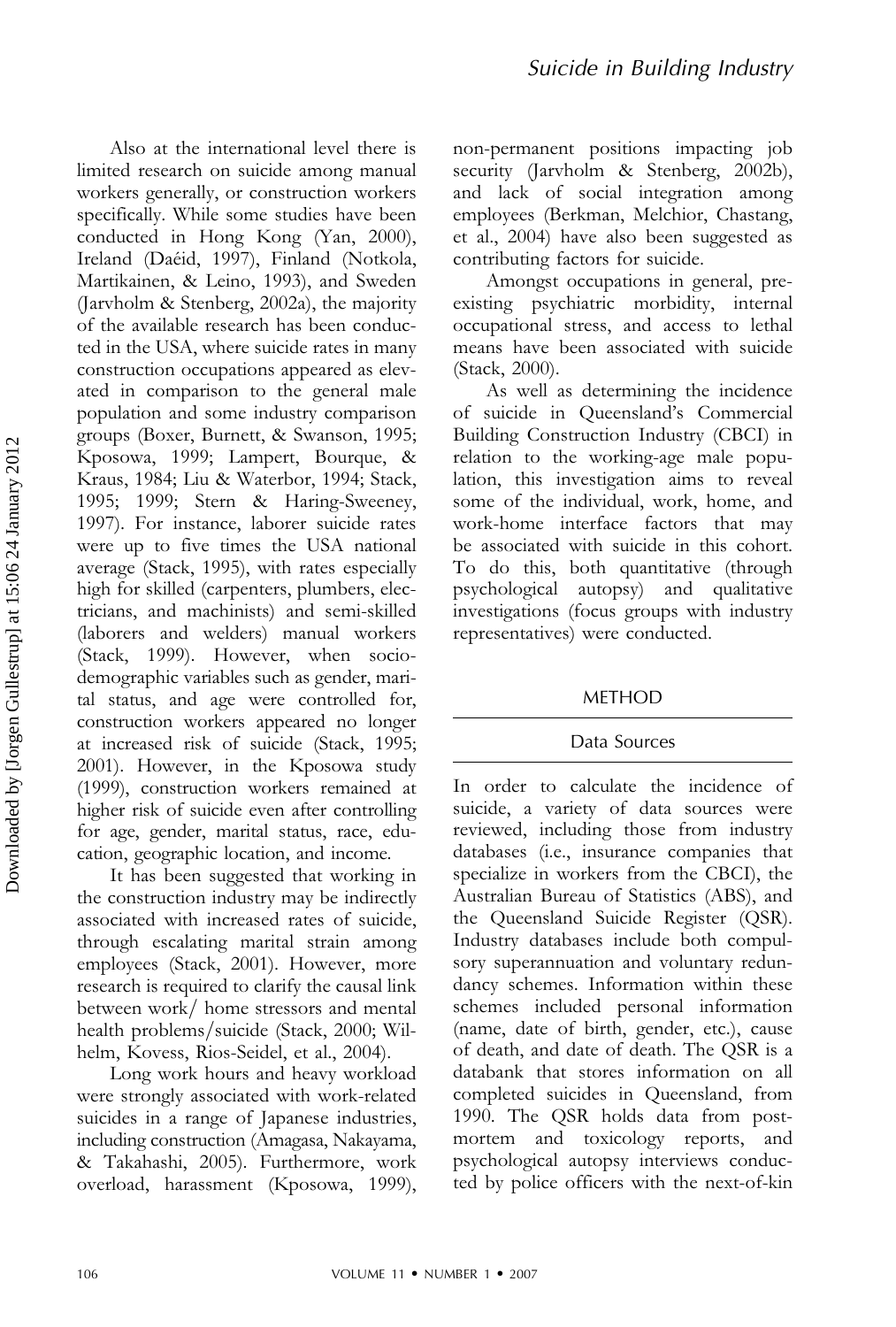of suicide victims. Psychological autopsy investigations try to recreate the circumstances leading up to the suicide (De Leo & Pouliot, in press), and for the current study included questioning relating to socio-demography, psychopathology, history of suicidality, and recent stressful life events.

#### Data Collection

Data was collected for the period 1995 to 2001. A list of all active CBCI members (i.e., those who had paid fees in the six months preceding death) who had died during the study period was obtained from the industry databases. This list was crossreferenced by surname against the QSR to isolate definite suicides. The QSR includes three levels of classification: Beyond Reasonable Doubt (BRD); Probable; and Possible. Defining criteria for this classification are cited elsewhere (De Leo & Heller, 2004). The QSR inclusion criteria for suicide features cases that are identified as BRD and Probable suicides, to ensure that the information is as reliable as possible. The QSR criteria are based on research criteria, whereas official statistics rely on sufficient legal evidence to label a death as suicide beyond reasonable doubt. Even with these two levels of inclusion, the identified suicide rates are conservative and researchers acknowledge this underestimation of true suicide rates (Sampson & Rutty, 1999).

The population of the CBCI was determined by the number of active members of respective industry funds. With information obtained from two superannuation funds and one redundancy fund, it was possible for persons to be members of more than one fund, especially given that superannuation schemes are mandatory for employees, whereas redundancy schemes are voluntary. Therefore, obtaining the active membership populations from each of three funds would reveal an overestimation of the CBCI population. To counter this, the total active membership populations from the two superannuation funds were taken, as well as a proportion  $(20\%)$  from the lone redundancy firm and a conservative estimate was made after consultation with fund management. From 1995–2001, there were 167,103 active members in the Commercial Building Construction Industry, increasing from 21,158 members in 1995 to a peak of 26,577 in 2000.

#### Focus Groups

Focus groups were conducted to examine possible work-related stressors that may contribute to suicide in the CBCI. A total of 14 industry personnel (all male) participated in two focus group sessions of different sub-populations (general construction workers and onsite union delegates). These two samples were chosen to provide a representative cross-section of opinions from within the industry. Between 6 and 8 persons participated in each focus group session that investigated the possible causal factors for suicide within the industry, reasons for living, and suicide prevention initiatives. Volunteers were sought via advertisements at one large building site centrally located in Brisbane, Queensland, and participants were randomly selected from a larger pool of volunteers. Focus group sessions took place at union headquarters during August 2004, were facilitated by two researchers (JH, TH), and lasted approximately 90 minutes. Both sessions were audiotaped with the consent of participants, and data transcribed verbatim. Union delegates were significantly older than workers (47.7 vs. 33.8 years;  $t(12) = 2.73$ ,  $p = 0.018$  and had more experience in the industry (29.3 vs. 14.8 years;  $t(12) = 2.70$ ,  $p = 0.019$ . Despite these differences, both sessions were grouped together to provide qualitative responses which reflected a diverse range of responses.

Downloaded by [Jorgen Gullestrup] at 15:06 24 January 2012 Downloaded by [Jorgen Gullestrup] at 15:06 24 January 2012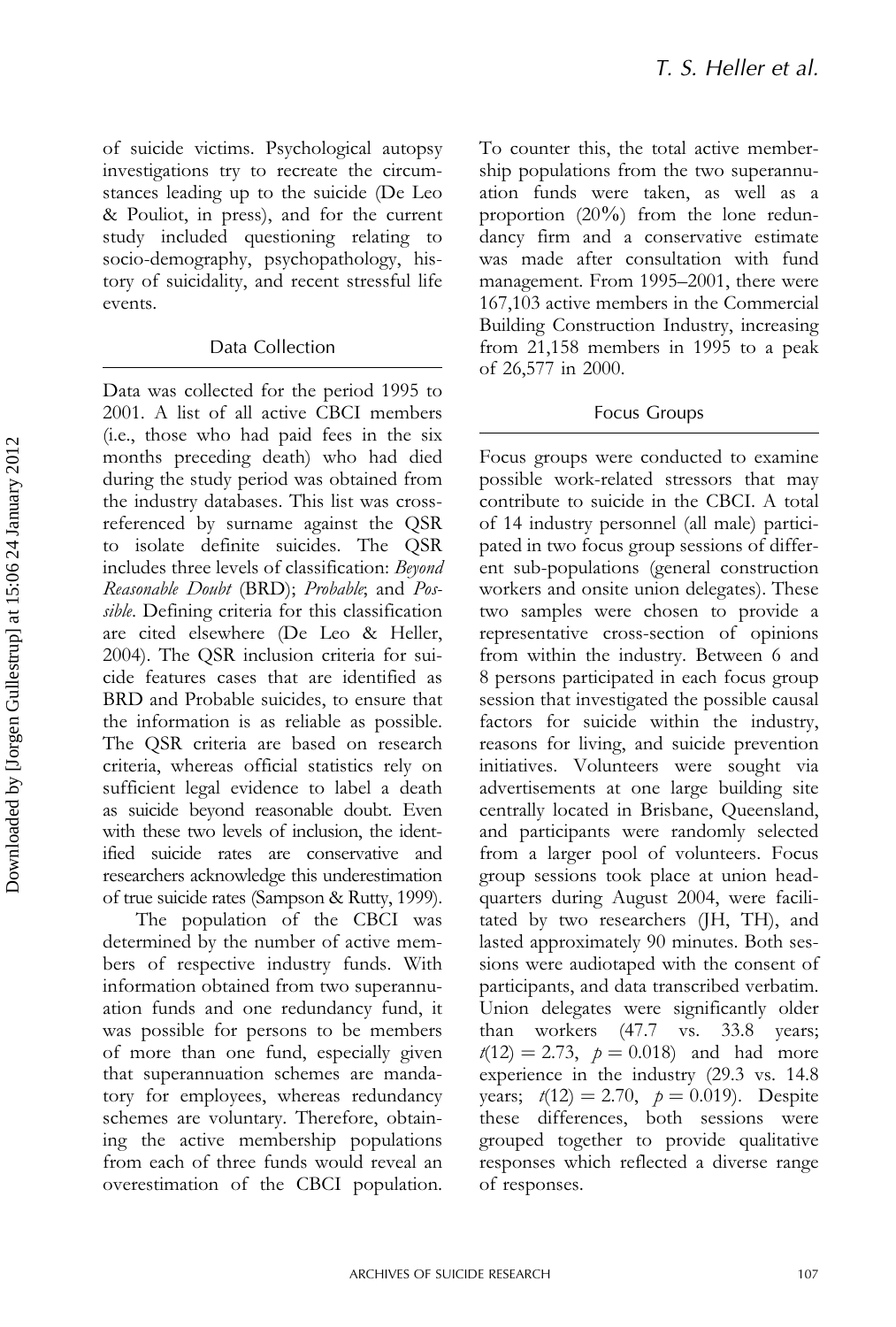#### Statistical Analyses

Crude and age-specific suicide rates per 100,000 persons were calculated for males working in the CBCI and were compared against equivalent rates for the working-aged populations (15–64 years) of Queensland and Australia using Standardised Mortality Ratios (SMR). Differences between CBCI and Queensland suicides were measured using standard non-parametric tests  $(\chi^2$ -test). Qualitative data from focus groups was analyzed using NVivo software Version 2.0.161.

#### RESULTS

Based on the QSR classification of suicides, potential suicides among the active CBCI members were grouped as Beyond Reasonable Doubt (BRD) ( $n = 56$ ; 77.8%), Probable (n = 11; 15.3%), and Possible (n = 5; 6.9%). Therefore, 67 of 72 (93.1%) of the potential suicides from CBCI between 1995 and 2001 were included in further analyses, after eliminating Possible suicides.

#### CBCI Suicides

The 67 suicide deaths by members of the CBCI resulted in an average of 9.6 suicides per year. The vast majority of these suicides were males ( $n = 64$ ; 95.5%), with only three females  $(4.5\%)$ . The suicides broken down by age and gender are shown in Table 1. Due to the low number of female

TABLE 1. Suicides from the CBCI by Gender and Age-Group

| Age group       | <b>Males</b>  | Females | Total         |
|-----------------|---------------|---------|---------------|
| $15-24$ years   | 12            | 1       | 13            |
| $25 - 34$ years | 22            | 0       | 22            |
| $35-44$ years   | 21            | 1       | 22.           |
| $45-54$ years   |               | 0       |               |
| 55-64 years     | $\mathcal{L}$ | 1       | $\mathcal{E}$ |
| All ages        | 64            | 3       |               |
|                 |               |         |               |

suicides, for all subsequent analyses only male data was calculated and presented.

Gender stratified population figures of active CBCI members were not available from industry records, however upon consultation with industry experts, an approximation of 95% males within the industry was revealed. Crude suicide rates for males from the CBCI for each year of the study are presented in Table 2. Due to low numbers, a combined rate for the three-year period 1995 to 1997 was calculated. Analyses were confined to the working-age population (15–64 years). The CBCI suicide rate peaked in 1998 (57.8 per 100,000 persons), with continued decreases in subsequent years. The overall crude suicide rate over the period 1995 to 2001 was 40.3 suicides per 100,000 persons.

#### Suicide Mortality Rates Comparsions

Australian and Queensland male suicide rates for the same period were obtained from the Australian Bureau of Statistics (ABS, 2003). Table 3 shows the comparison of CBCI suicide mortality rates with the respective comparison groups. All rates

TABLE 2. Suicide Rates from the Commercial Building Construction Industry by Year

| Year      | Suicides | Population | Rate |
|-----------|----------|------------|------|
| 1995      | 7        | 20,100     |      |
| 1996      | 7        | 20,357     |      |
| 1997      | 6        | 22,018     |      |
| 1995-1997 | 20       | 62,475     | 32.0 |
| 1998      | 13       | 22,499     | 57.8 |
| 1999      | 12       | 23,727     | 50.6 |
| 2000      | 10       | 25,248     | 39.6 |
| 2001      | $9*$     | 24,800     | 36.3 |
| Total     | 64       | 158,7493   | 40.3 |
|           |          |            |      |

-Suicide rates based on less than ten deaths should be interpreted with caution.

-Rates were not calculated because there were less than 10 deaths; hence a combined rate was computed.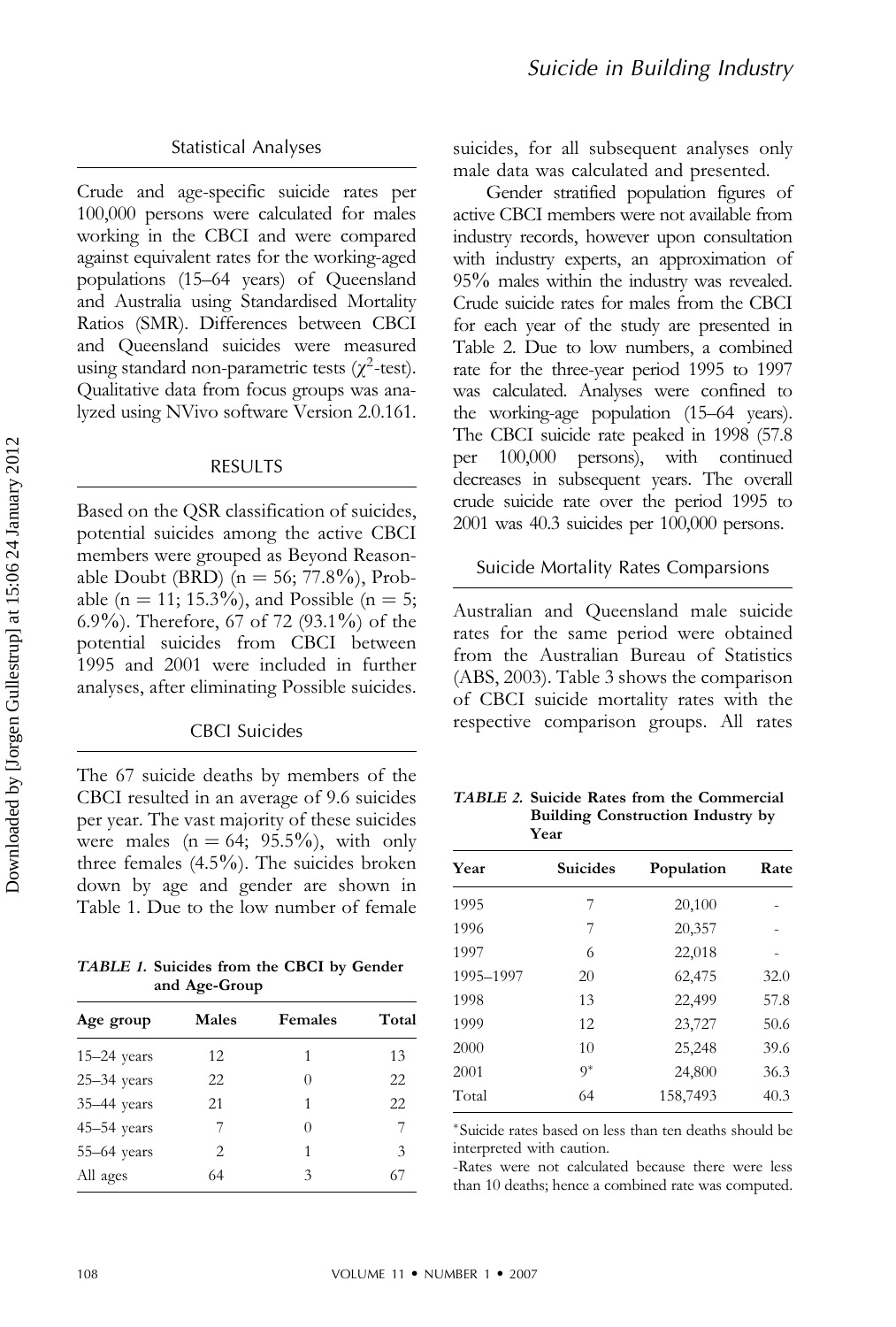| <b>CBCI</b><br>Year<br>rate |                   |                | Queensland             |                |                     |
|-----------------------------|-------------------|----------------|------------------------|----------------|---------------------|
|                             | Australia<br>rate | SMR $(95\%CI)$ | Rate                   | SMR $(95\%CI)$ |                     |
| 1995                        |                   | 27.2           |                        | 32.3           |                     |
| 1996                        |                   | 27.3           |                        | 35.4           |                     |
| 1997                        |                   | 29.9           |                        | 32.9           |                     |
| 1995-1997                   | 32.0              | 28.1           | $1.14(0.72 - 1.73)$    | 33.5           | $0.96(0.60-1.45)$   |
| 1998                        | 57.8              | 30.2           | $1.91^*$ $(1.06-3.19)$ | 35.5           | $1.63(0.91 - 2.71)$ |
| 1999                        | 48.00             | 27.1           | $1.87*$ $(1.01-3.17)$  | 29.4           | $1.72(0.93 - 2.93)$ |
| 2000                        | 39.6              | 25.0           | $1.58(0.80 - 2.82)$    | 30.3           | $1.31(0.66 - 2.33)$ |
| 2001                        | 36.3              | 26.0           | $1.40(0.68 - 2.56)$    | 29.2           | $1.24(0.61 - 2.28)$ |
| Total                       | 40.3              | 27.6           | $1.46**$ $(1.13-1.85)$ | 32.2           | $1.25(0.97-1.59)$   |

TABLE 3. Comparison of CBCI Rates with Australian and Queensland Male Rates, 15–64 years, 1995– 2001

-Rates were not calculated because there were less than 10 deaths; hence a combined rate was computed. Consequently, SMR's were not calculated for these individual years. -

\* p < .05.<br>\*\* p < .01.

refer to males only, and are constrained to working age population of 15–64 years.

Suicide rates were higher among CBCI employees than the Australian male rate, across all years/periods of investigation, reaching statistical significance in 1998 and 1999 (Table 3). In 1998, members of the CBCI were 1.91 (95% CI 1.06-3.19) times more likely to die by suicide than the general Australian male population. Across the entire period (1995–2001), CBCI suicide rates were significantly greater (SMR = 1.46,  $95\%$  C.I. 1.34 to 1.85) than Australian male rates (38.3 per 100,000 vs. 27.6 per 100,000). CBCI rates were non-significantly higher than their Queensland counterparts from 1998 to 2001, and for the overall period (1995–2001). Trends of suicide mortality for CBCI, Australia and Queensland males are shown in Figure 1.

Based on estimations of the industry population by age groups, age-specific suicide rates were calculated where possible (see Table 4).

Among 15 to 24 year olds, the suicide rate was 61.7 suicides per 100,000 population, which was more than two-times the Australian male 15–24 year old rate

(Table 5). Rates for the 25–34 and 35–44 year age groups were higher in the CBCI than the general Australian population; however, these differences did not reach statistical significance. CBCI age-standardized rates were also compared with Queensland age-standardized rates (Table 5) with 15–24 year olds having a 103% increased risk of suicide.

#### Comparison of BCI Suicides with QSR Suicides

Male suicides from the CBCI represented 2.4% (64 of 2669) of all 15–64 year old suicides. The average age of male suicides from the CBCI was 34.6 years, with a 95% confidence interval from 32.2 to 36.9 years, which was not significantly different from non-CBCI Queensland suicides (35.9 years, 95%CI 35.4 to 36.4,  $t(2667) = 0.87, p = .382, n.s.$ 

#### Psychological Autopsy

Comprehensive psychological autopsy information from the QSR was used to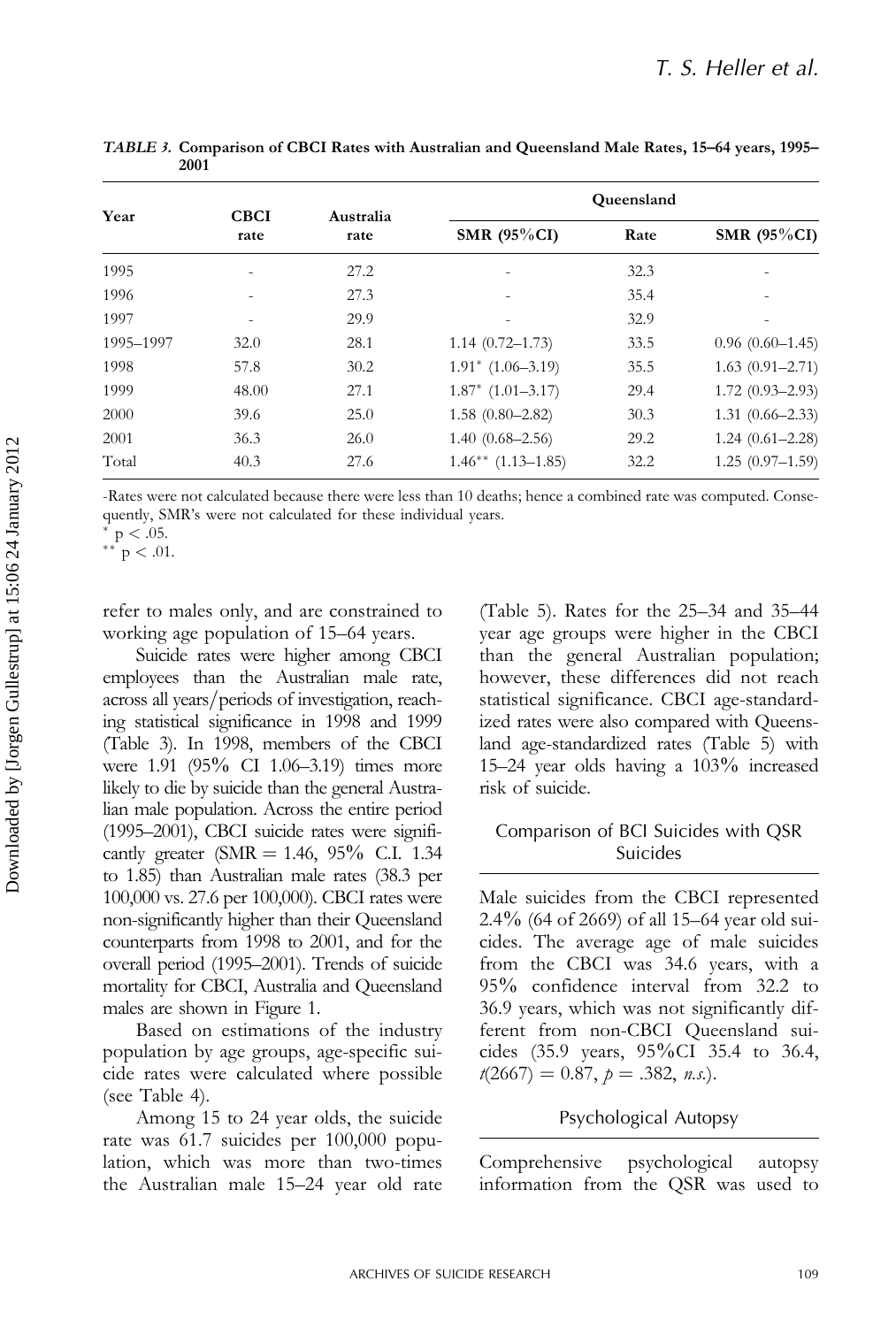

FIGURE 1. Comparison of suicide rates from CBCI, Queensland, and Australia, 1995–1997 (Males).

compare information surrounding the suicide deaths of CBCI and Queensland (non-CBCI) working aged males. CBCI suicides were more likely to have consumed alcohol preceding death  $(59.4\% \text{ vs. } 42.0\%$ ,  $\chi^2(2) = 7.86$ ,  $p = 0.020$ ), have had a

TABLE 4. Age-Specific Suicide Rates in CBCI, 1995–2001

| Year           | Suicides                      | Population | Rate |
|----------------|-------------------------------|------------|------|
| 15 to 24 years | 12                            | 19,457     | 61.7 |
| 25 to 34 years | 22                            | 54,185     | 40.6 |
| 35 to 44 years | 21                            | 51,607     | 40.7 |
| 45 to 64 years | $Q^*$                         | 33,499     | 26.9 |
| 45 to 54 years | 7                             | 27,613     |      |
| 55 to 64 years | $\mathfrak{D}_{\mathfrak{p}}$ | 5,886      |      |
| Total          | 64                            | 158,749    | 40.3 |

- Suicide rates based on less than ten deaths should be interpreted with caution.

relationship problem in the three months prior to death  $(53.1\% \text{ vs. } 29.5\%);$  $\chi^2(1) = 16.60, p < 0.001$ ), and had multiple stressful life events preceding suicide  $(66.1\% \text{ vs. } 51.7\%,$  $\chi^2(1) = 5.04$ ,  $p = 0.025$ ). Although nonsignificantly different, BCI suicides were more likely to report alcohol related problems (23.4% vs. 17.4%;  $\chi^2(3) = 5.82$ ,  $p = 0.121$ , n.s.), and less likely to have consulted a mental health professional in the three months preceding death (7.8% vs. 17.3%,  $\chi^2(2) = 4.20$ ,  $p = 0.122$ , n.s.).

#### Suicides by CBCI Youth Compared with QSR (15–24 Years)

Due to the elevated rate of suicide among young CBCI workers, a specific investigation of youth suicides (15–24 years) was conducted against an age-matched Queensland cohort ( $n = 562$ ). There were only 12

<sup>-</sup>Rates were not calculated because there were less than 10 deaths.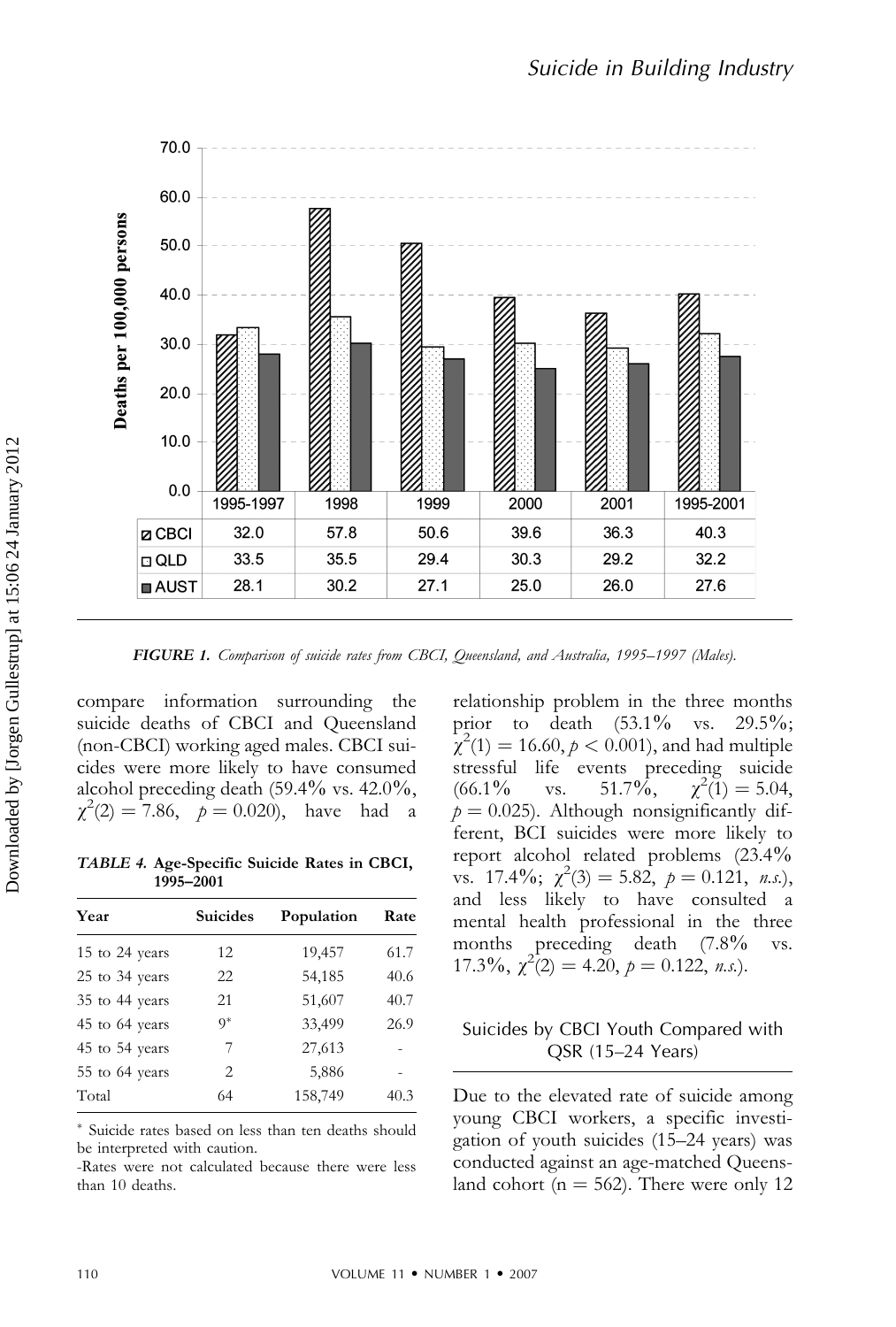| <b>CBCI</b><br>Age<br>rate | Australia<br>rate | <b>Queensland</b>      |      |                     |
|----------------------------|-------------------|------------------------|------|---------------------|
|                            |                   | SMR $(95\%CI)$         | Rate | SMR $(95\%CI)$      |
| 61.7                       | 24.5              | $2.52**$ $(1.36-4.28)$ | 30.4 | $2.03(1.10-3.45)$   |
| 40.6                       | 35.3              | $1.15(0.74 - 1.71)$    | 40.7 | $1.00(0.64 - 1.49)$ |
| 40.7                       | 30.1              | $1.35(0.86 - 2.03)$    | 34.9 | $1.17(0.74 - 1.75)$ |
| $\overline{\phantom{a}}$   | 23.7              |                        | 28.0 |                     |
| $\overline{\phantom{0}}$   | 20.6              |                        | 22.5 |                     |
| 26.9                       | 22.5              | $1.19(0.58 - 2.19)$    | 25.8 | $1.04(0.51 - 1.91)$ |
| 40.3                       | 27.6              | $1.46**$ $(1.13-1.85)$ | 32.2 | $1.25(0.97-1.59)$   |
|                            |                   |                        |      |                     |

TABLE 5. Comparison of CBCI Rates with Australian and Queensland Rates by Age Group

-Rates not calculated because there were less than 10 deaths. \*\*  $p < .01$ .

CBCI suicides in this age bracket, which impacted the ability to conduct multivariate analyses. Nevertheless, differences between CBCI and QSR youth were revealed in: evidence of untreated psychiatric conditions  $(33.3\% \text{ vs. } 9.8\%, \chi^2(2) = 7.96,$  $p = 0.019$ ); relationship problems preceding suicide (75.0% vs. 27.2%,  $\chi^2(1) = 13.24, \, \rho < 0.001$ ); and, being separated or divorced  $(25.0\%$  vs.  $5.0\%$ ,  $\chi^2(3) = 10.39, p = 0.016$ . Differences that didn't reach statistical significance were reported for: alcohol related problems  $(25.0\% \text{ vs. } 18.3\%);$  $\chi^2(3) = 6.95$ ,  $p = 0.073$ , n.s.); having multiple recent stressful life events  $(75.0\% \text{ vs. } 53.3\%);$  $\chi^2(1) = 2.22$ ,  $p = 0.136$ , n.s.); communicated suicide intent in lifetime (58.3% vs. 34.0%;  $\chi^2(2) = 3.17$ ,  $p = 0.205$ , *n.s.*); and current/past treatment for psychiatric disorder  $(8.3\% \text{ vs. } 22.3\%; \chi^2(2) = 2.76,$  $p = 0.251, n.s.$ ).

#### Focus Groups

Analysis of focus group discussions identified four major themes: Work Conditions; Interpersonal Relationships; Suicide Prevention; and Pressure. Various sub-themes were identified and are shown in Table 6, together with quotation examples for each sub-theme. Within the context of the subthemes, long working hours, workplace pressure, use of alcohol and drugs as a means to cope with the demands of work, and non-disclosure of personal problems to peers were consistently reported by both focus groups. Rates of separation and divorce are purportedly high within the CBCI, seemingly a consequence of heavy workload, financial pressures, and substance misuse as a coping strategy.

#### DISCUSSION

Suicide is a significant problem in Queensland's Commercial Building Construction Industry, with almost ten members each year taking their own life. Suicides in this occupation represented 2.4% of all suicides by working-age males (15–64 years) in Queensland from 1995 to 2001. The crude suicide mortality rate of males from within the CBCI ranged from 32.0 per 100,000 persons for the period 1995 to 1997, to 57.8 deaths per 100,000 persons in 1998. Since the peak in 1998, the rates have steadily declined each year. When compared to Australian male and Queensland male suicide rates across the same periods, the CBCI rates were 46% and 25%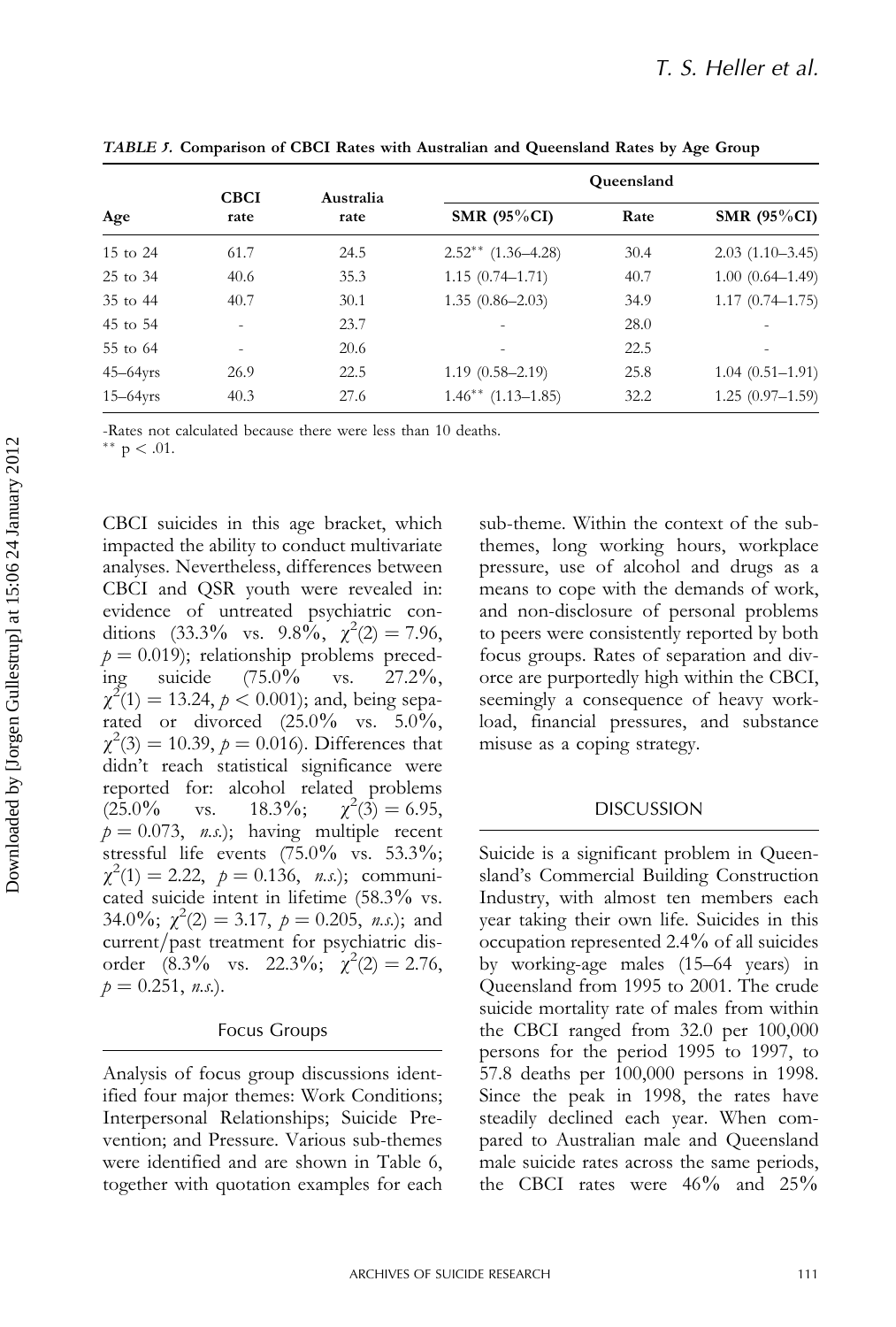| Themes                         | Sub-themes                              | <b>Example</b> quotation                                                                                                                                                                                                                                                                             |
|--------------------------------|-----------------------------------------|------------------------------------------------------------------------------------------------------------------------------------------------------------------------------------------------------------------------------------------------------------------------------------------------------|
| Work conditions                | Long work hours                         | " we are working 60 hours, some blokes are working<br>70 hours /80 hours a week, it's just ridiculous."                                                                                                                                                                                              |
|                                | Bullying                                | "I reckon (apprentices) have the worst of it mate"                                                                                                                                                                                                                                                   |
|                                | Alcohol and drugs                       | "People are taking drugs to keep themselves awake"                                                                                                                                                                                                                                                   |
|                                | Recreation time                         | "No time for a private life work 5 and a half days a week"                                                                                                                                                                                                                                           |
|                                | Financial management                    | "not knowing or getting the education on how to look<br>after your money"                                                                                                                                                                                                                            |
|                                | Managerial issues                       | " need to know how to talk to people, because you learn<br>how to talk to someone you will get them to do a damn sight<br>more than if you walk up (and say) 'I want you to do this<br>s\$#thead and I want it done now'"                                                                            |
|                                | Job security                            | "They just go there is your 8 hours (notice), see you later,<br>and you think, 'gees, I thought I was a valued employee,<br>but now I am not."                                                                                                                                                       |
|                                | Male dominance<br>of industry           | "(Construction workers) are also having fun slagging<br>(each other) off"                                                                                                                                                                                                                            |
| Interpersonal<br>relationships | Single fathers                          | "my day starts at 4am every day and I don't just get to<br>go home, I have to pick my son up, bring him home,<br>do the homework, do the washing, the cooking,<br>keep the house clean, and it gets you down<br>after about 3 or 4 months"                                                           |
|                                | Alcohol and drugs                       | "(Alcohol is) just putting a big front up, hiding the problem<br>that is there to start with, soon as that alcohol wears off,<br>voom straight back again" "guys might stop off and have a<br>beer on the way home from work, that is their de-stressing,<br>then it's Where the hell have you been" |
|                                | Male dominance of<br>the industry       | "not around office chicks all day, (not) learning how<br>to deal with them (women)"                                                                                                                                                                                                                  |
|                                | Discussing problems<br>with peers       | "When it comes to personal issues, guys clamp up, they don't<br>want to talk about anything"                                                                                                                                                                                                         |
| Suicide prevention             | Causative factors                       | "we work the hours that we work to get the money to<br>pay the bills, so you forfeit your family life it's a<br>no-win situation"                                                                                                                                                                    |
|                                | Responsibility of<br>suicide prevention | "Everyone-the government, the unions, master builders, the<br>boss and your workmates"                                                                                                                                                                                                               |
|                                | Buffers to suicide                      | "Good mates, children, religion,"                                                                                                                                                                                                                                                                    |
|                                | Discussing problems<br>with peers       | "Guys have more faith in their (union) delegates, because<br>they know delegates keep quiet:"                                                                                                                                                                                                        |
| Pressure                       | Managerial issues                       | "The bosses keep putting pressure on"                                                                                                                                                                                                                                                                |
|                                | Relationships                           | " everybody is under pressure then somebody says<br>something nasty, now if you are not under pressure it is going<br>to go over your shoulders, but the moment you are under<br>pressure you think it is personal"                                                                                  |
|                                | Job security                            | "You don't know where your next job us going to be and<br>if you are going to be out of work for 3 months"                                                                                                                                                                                           |

TABLE 6. Summary of Themes and Sub-Themes from Focus Group Sessions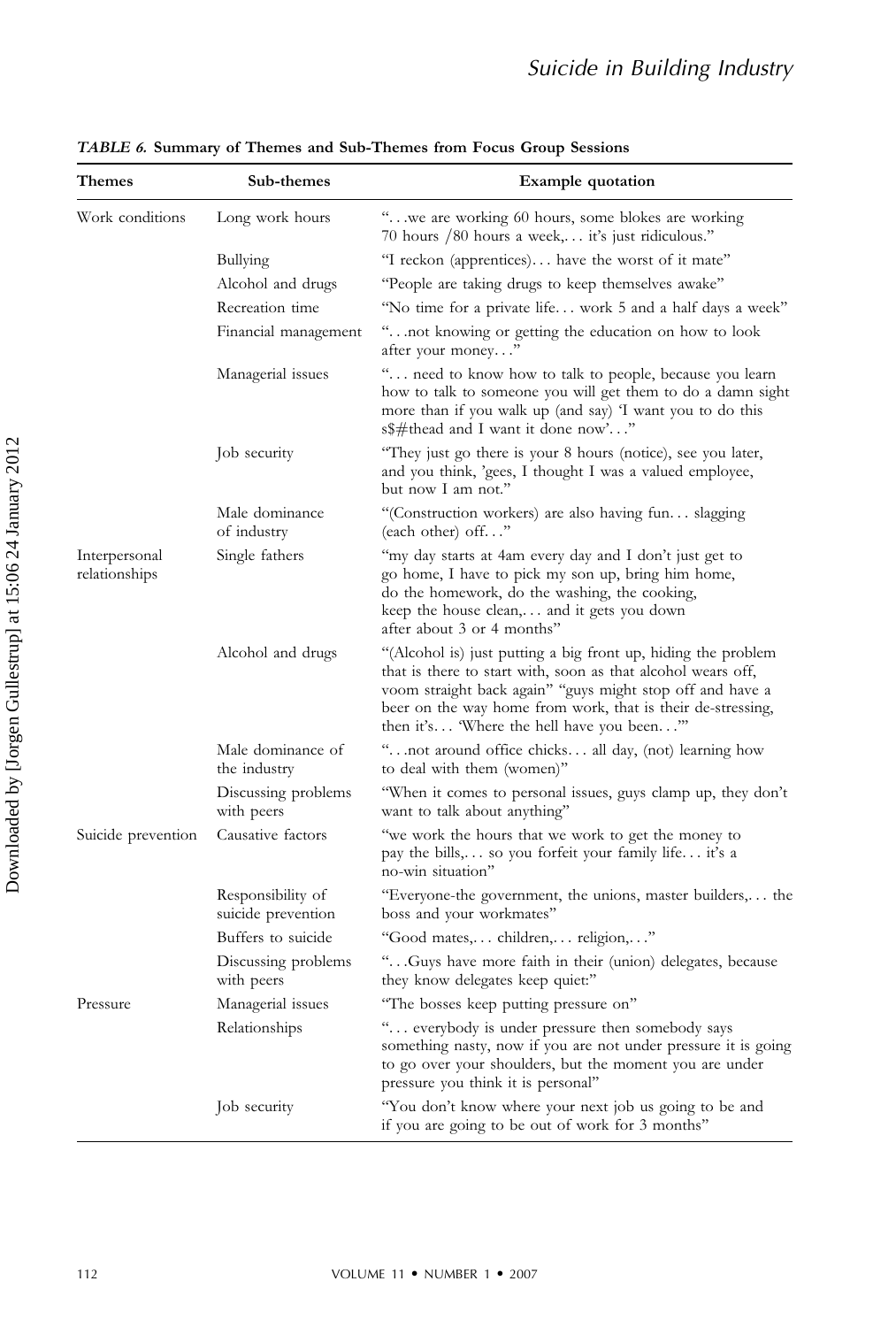greater, respectively. In 1998, CBCI members were 1.91 and 1.72 times more likely to die by suicide than males from Australia and Queensland, respectively. The periods of high suicide coincided with low construction activity (i.e., value of work done), and elevated numbers of working days lost due to industrial disputes in Queensland (ABS, 2004). However, further economic modeling research is necessary to clarify the importance of these industry factors in the increase of suicide within this industry.

Younger workers (15 to 24 year olds) in the CBCI were at elevated risk of suicide, whereas older workers had very similar suicide rates to the general Australian and Queensland males. The period of investigation was a time when rates for young Australian and Queensland males were the highest they have ever been, so the CBCI rates exceeding these highlights the extent and seriousness of this problem. In contrast, previous studies have shown that suicide rates in similar occupations increase with age (Lampert, Bourque, & Kraus, 1984; Stern & Haring-Sweeney, 1997); however these studies were conducted in countries where suicide rates increases with age, a trend not seen in Australia.

Work-related factors, interpersonal/family factors, and individual factors appear to interrelate with each other to explain suicide in the CBCI. Similar multifactorial findings have been reported in other occupations such as farmers (Malmberg, Simkin, & Hawton, 1999) and doctors (Hawton, Malmberg, & Simkin, 2004). Further research is necessary to ascertain possible causality in this regard, for example, if the work pressure leads to alcohol abuse and marital separation, or vice versa.

CBCI workers commonly work 6 days a week, and up to 80 hours each week to meet the demands made of them by their employers. Long working hours may impact not only upon the time spent with family at home, but the quality of this time, with a reduced prospect of participating in recreational activities. Long working hours, which was consistently reported in focus groups, may have an indirect influence on increasing suicide risk in this cohort. Long hours can impact mental health (Spurgeon, Harrington, & Cooper, 1997; Tennant, 2001), and can contribute to marital dissatisfaction and problems at home, with the spillover effect of work-related stress on mood at home having a greater effect than home-related stress on mood at work (Leiter & Durup, 1996). Similarly, workrelated suicides (including construction industry) in Japan were associated with long working hours, heavy workloads, low levels of social support at work, and low levels of decision latitude (Amagasa, Nakayama, & Takahashi, 2005).

Separation/divorce is a recognized risk factor for suicide, particularly among males (Kposowa, 2000), and has been shown to be relevant in blue-collar industries (Burnley, 1995; Stack, 1995). In line with this, standard psychological autopsy investigations revealed that young CBCI suicides were more likely to be separated/divorced and have serious relationship problems preceding their death. Focus groups revealed that the strain of long working hours impacted personal relationships, with a high rate of separation reported in the industry. The loss of a spouse through separation may exacerbate an already stressful work life, diminish social support networks, and intensify financial strain.

Alternatively, the high rates among the younger workers in the current study could be related to the pressures associated with joining a 'masculine' industry, which (as reported from focus groups) has a bullying culture, particularly directed towards apprentices and those new to the industry. Although work-related problems were not reported in psychological autopsy interviews, this may have been due to nondisclosure of bullying, with males less likely than females to seek help for workplace bullying (Olafsson & Jóhannsdóttir, 2004),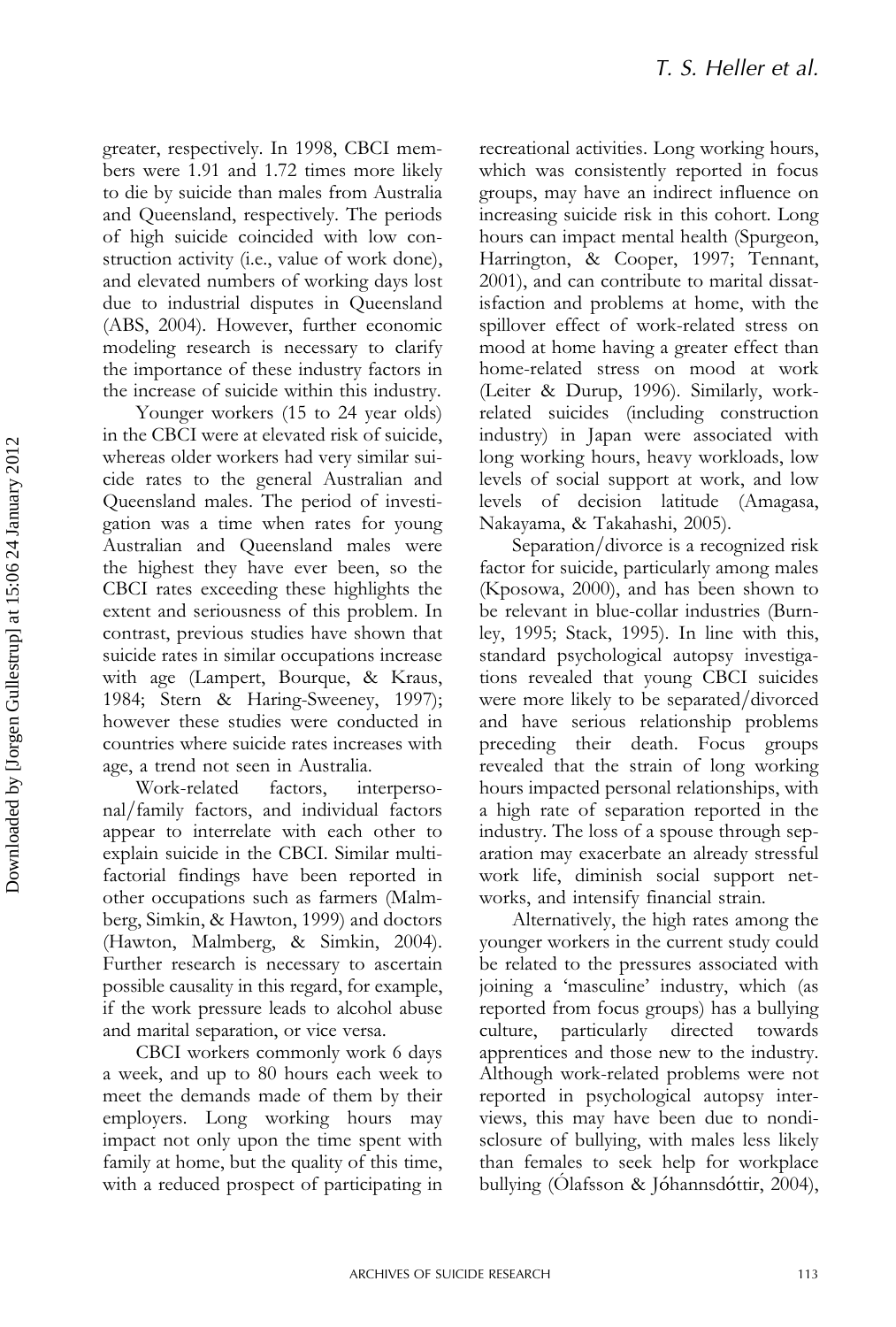and about one-third of people who are bullied ''doing nothing'' about it (Rayner, 1998). As well as verbal and physical abuse, intimidation, and isolation, workplace bullying can take the form of unrealistic deadlines, excessive work hours, and nonexistent lunch breaks (Gardon, 2004). Bullying in the workplace is prevalent in blue-collar working environments (Agervold & Gemzøe Mikkelsen, 2004), has been shown to predict depression (Kivimäki, Virtanen, Vartia, et al., 2003), and has been linked to suicide in the UK and Norway (Rayner, Howl & Cooper, 2002).

Alcohol use, heavy drinking and past and current drug use is rife among construction industry workers (Mandell, Eaton, Anthony et al., 1992; Zhang & Snizek, 2003). This was characterized by low job security and poor work conditions (Zhang & Snizek, 2003). In the current study, alcohol and substance misuse was described in focus groups as a form of coping with the pressure of the industry, and is symptomatic of the industry culture. Additionally, alcohol use preceding suicide and alcohol related problems were revealed from psychological autopsies. Alcohol and substance abuse counselling may be recommended for future prevention initiatives, with random drug and alcohol testing possibly having an impact on reducing the incidence of this maladaptive coping behavior.

#### Limitations

Numerous factors have been suggested to complicate the investigation of suicide within specific occupations (e.g., doctors, lawyers, construction workers). First, suicide has a very low prevalence rate (between 1 and 2 for every 10,000 people), and to conduct statistically relevant analyses, large numbers of cases are required. In specific occupational groups the problem of the small sample size is clearly more challenging (Cantor, Tyman, & Slater, 1995). In addition, reliable information

about occupation at the time of suicide is often lacking or generic. For instance, death reports frequently provide aggregated categories. As such, ''laborers'' can include landscape gardeners, builder's laborers, factory workers, and fruit pickers/handlers. Further, occupation at the time of death may not be reflective of the job that had been held by the individual for the majority of their employed life. Additionally, using inappropriate comparison groups (e.g., often the general population) when the occupation of interest has a gender-bias can provide meaningless results (Stack, 2000). Finally, information from within specific occupations and industries is generally hard to access, because of unclear borders between jobs, multiple employers within an industry, and ineffectual maintenance of personal records.

In this study, CBCI suicides were compared to the general male working-age population, not to a similarly skilled occupation. An attempt was made by the authors to compare suicide rates against a similar skill-level occupation (electrical workers) based on the Australian Standard Classification of Occupations (ABS, 1996). In this case, mortality data was only available from the Australian Bureau of Statistics who have ''strong reservations about the quality of occupation data'' on death certificates (ABS, personal communication, 2003). To perform reliable investigations, access to death data from comparable industries appears necessary to overcome these limitations.

In this research, it was not possible to segregate different occupations (e.g., carpenter, crane driver) and different skill levels (e.g., tradesperson, laborer). This was a consequence of the record-keeping procedures in place, which did not identify specific roles. Therefore, whether laborers have higher suicide rates than tradespersons, or vice versa remains unclear.

Psychological autopsy studies are complex and have many methodological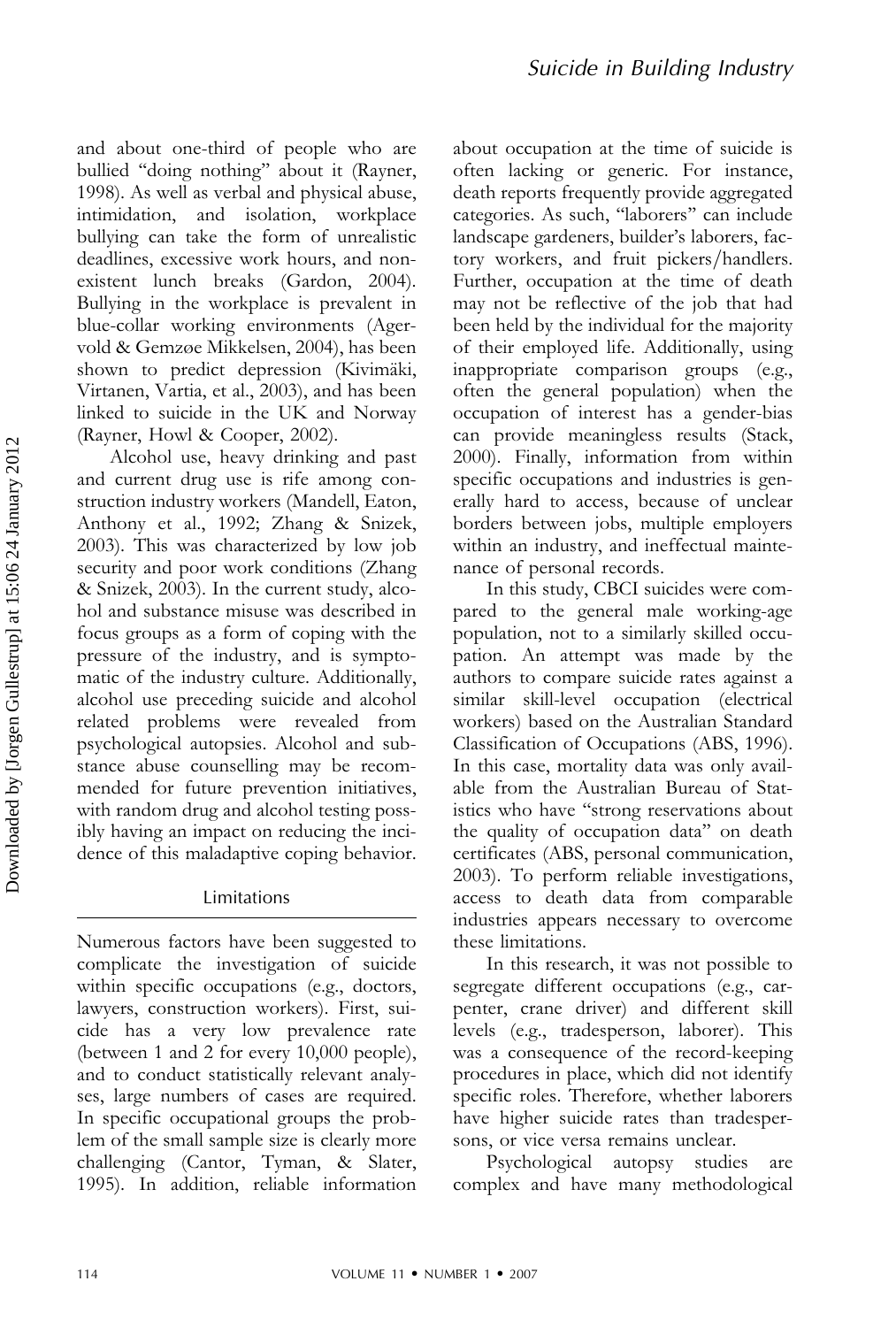constraints (for a review see De Leo & Pouliot, in press). The psychological autopsy method reported in this study utilized existing resources (i.e., police officers investigating the death), which may have prevented some salient information from being reported, for instance, the use of illicit drugs. Additionally, the police investigation typically occurs within days from the death (3 to 10) and the proxy/ies interviewed can be emotionally upset and may not be prepared to provide the most relevant information. However, the actual Form 1 used in Queensland by police officers contains all the questions (except the SCID) that are included in the psychological autopsy interview that is performed by clinically trained interviewers, for quality control purposes (on a random sample basis), approximately six-eight months after the death. A training session from an AIS-RAP representative to police personnel has occurred so far on a yearly basis.

In general, focus group research is limited by the lack of generalisability of responses that are produced, the difficulty in determining strength and consensus of issues raised, and the subjective nature of responses. The current study could have been strengthened by having additional focus groups involving other relevant persons (e.g., employers, survivors of suicide). However, the use of qualitative data provides additional explanatory power for the justification of elevated suicide rates, and offers a basis for which additional research can build upon.

#### **CONCLUSIONS**

Construction workers have a tendency towards elevated suicide rates, compared to the general male working age population. This is amplified in young CBCI workers, whose suicide risk is approximately twice that of age-matched cohorts. It appears that work-related factors (e.g., long working hours, pressure), interpersonal factors (e.g., relationship problems), and individual factors (e.g., alcohol and substance abuse) interact to contribute to suicide risk in this male-dominated, bluecollar industry. Strong cultural themes evolve around the industry itself, such as being 'masculine,' and having a frequent association with alcohol and drug use, with more emphasis on 'toughing it out' than on communicating problems. That such themes are encountered by young males upon immediately entering the industry may contribute to perpetuating existing attitudes and behaviors, and may prove resistant to change once ingrained. Prevention programs may need to incorporate wholesale changes to the industry culture, before any specific interventions may be rendered viable. Future research should include industry-specific psychological autopsy interviews with next-of-kin, to more reliably understand the contribution of work factors in the development of fatal suicidal behaviors.

#### AUTHOR NOTE

Travis S. Heller, Jacinta L. Hawgood and Diego De Leo, Griffith University, Queensland, Australia.

Correspondence regarding this article should be addressed to Professor Diego De Leo, Australian Institute for Suicide Research and Prevention (AISRAP), WHO Collaborating Centre for Research and Training in Suicide Prevention Griffith University, Mt Gravatt Campus, QLD, 4111. E-mail: d.deleo@griffith.edu.au

#### REFERENCES

Agervold, M. & Gemzøe Mikkelsen, E. (2004). Relationships between bullying, psychosocial work environment and individual stress reactions. Work & Stress, 18, 336–351.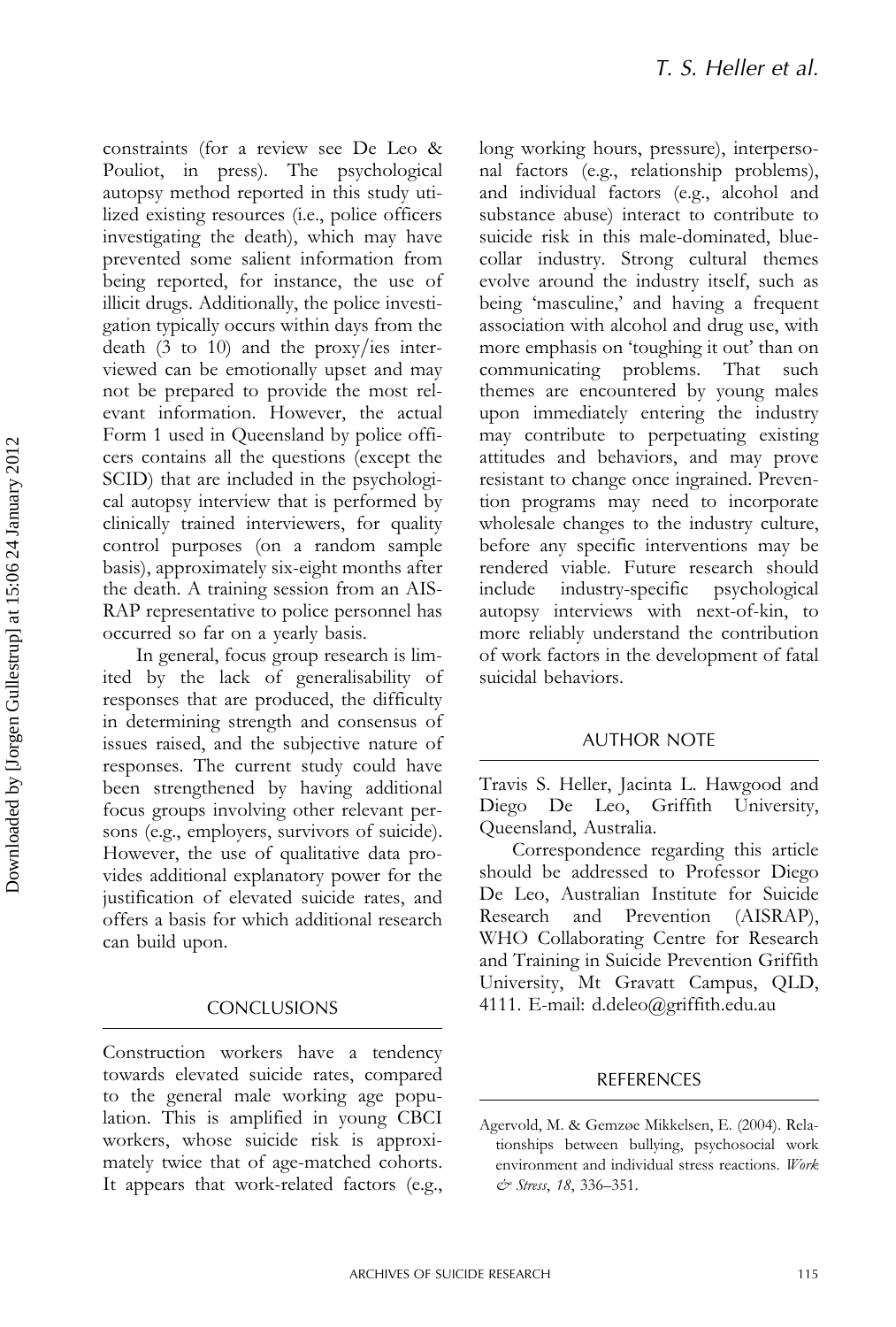- Amagasa, T., Nakayama, T., & Takahashi, Y. (2005). Karojisatsu in Japan: Characteristics of 22 cases of work-related suicide. Journal of Occupational Health, 47, 157–164.
- Australian Bureau of Statistics. (1996). ASCO-Australian Standard Classification of Occupations: Information paper. (Catalogue No. 1221.0). Canberra, Australia: Australian Bureau of Statistics.
- Australian Bureau of Statistics. (2003). Suicides: Recent trends, Australia. (Catalogue No. 3309.0.55.001). Canberra, Australia: Australian Bureau of Statistics.
- Australian Bureau of Statistics. (2004). Focus on the Queensland construction industry. (Catalogue No. 8731.0). Canberra, Australia: Australian Bureau of Statistics.
- Berkman, L. F., Melchior, M., Chastang, J. F. et al. (2004). Social integration and mortality: A prospective study of French employees of Electricity of France-Gas of France: The GAZEL Cohort. American Journal of Epidemiology, 159, 167–174.
- Bottomley, J., Dalziel, E., & Naith, M. (2002). Work factors in suicide. Richmond, Victoria: Urban Ministry Network.
- Boxer, P. A., Burnett, C., & Swanson, N. (1995). Suicide and occupation: A review of the literature. Journal of Occupational and Environmental Medicine, 37, 442–452.
- Burnley, I. H. (1995). Socioeconomic and spatial differentials in mortality and means of committing suicide in New South Wales, Australia, 1985– 1991. Social Sciences and Medicine, 41, 687–698.
- Cantor, C. H., Tyman, R., & Slater, P. J. (1995). A historical survey of police suicide in Queensland, Australia, 1843–1992. Suicide and Life Threatening Behavior, 25, 499–507.
- Cole, T. R. H. (2003). Final report of the Royal Commission into the Building and Construction Industry. Canberra: Commonwealth of Australia.
- Daéid, N. N. (1997). Suicides in Ireland: 1982 to 1992. Archives of Suicide Research, 3, 31–42.
- De Leo, D. & Heller, T. S. (2004). Suicides in Queensland, 1999–2001: Mortality rates and related data. Brisbane: Australian Institute for Suicide Research and Prevention.
- Gardon, Z. (2004). Seeing the problem is half the solution to workplace bullying. CCHs Aust OHS, Dec/Jan, 26–27, 32.
- Hassan, R. (1996). Social factors in suicide in Australia. Canberra: Australian Institute of Criminology.
- Hawton, K., Malmberg, A., & Simkin, S. (2004). Suicide in doctors: A psychological autopsy study. Journal of Psychosomatic Research, 57, 1–4
- Jarvholm, B. & Stenberg, A. (2002a). Suicide mortality among electricians in the Swedish construction industry. Occupational and Environmental Medicine, 59, 199–200.
- Jarvholm, B. & Stenberg, A. (2002b). Suicide mortality among electricians (Author's reply). Occupational and Environmental Medicine, 59, 649.
- Kivimäki, M., Virtanen, M., Vartia, M. et al. (2003). Workplace bullying and the risk of cardiovascular disease and depression. Occupational and Environmental Medicine, 60, 779–783.
- Kposowa, A. J. (1999). Suicide mortality in the United States: Differentials by industrial and occupational groups. American Journal of Industrial Medicine, 36, 645–652.
- Kposowa, A. J. (2000). Marital status and suicide in the National Longitudinal Mortality Study. Journal of Epidemiology and Community Health, 54, 254–261.
- Lampert, D. I., Bourque, L. B., & Kraus, J. F. (1984). Occupational status and suicide. Suicide and Life Threatening Behavior, 14, 254–269.
- Leiter, M. P. & Durup, M. J. (1996). Work, home, and in-between: A longitudinal study of spillover. Journal of Applied Behavioral Science, 32, 29–47.
- Liu, T. & Waterbor, J. W. (1994). Comparison of suicide rates among industrial groups. American Journal of Industrial Medicine, 25, 197–203.
- Malmberg, A., Simkin, S., & Hawton, K. (1999). Suicide in farmers. British Journal of Psychiatry, 175, 103–105.
- Mandell, W., Eaton, W. W., Anthony, J. C. et al. (1992). Alcoholism and occupations: A review and analysis of 104 occupations. Alcoholism Clinical and Experimental Research, 16, 734–746.
- Notkola, V. J., Martikainen, P., & Leino, P. I. (1993). Time trends in mortality in forestry and construction workers in Finland 1970–1985 and impact of adjustment for socioeconomic variables. Journal of Epidemiology and Community Health, 47, 186–191.
- Olafsson, R. F. & Jóhannsdóttir, H. L. (2004). Coping with bullying in the workplace: The effect of gender, age and type of bullying. British Journal of Guidance & Counselling, 32, 319-333.
- Peterson, J. S. & Zwerling, C. (1998). Comparison of health outcomes among older construction and blue-collar employees in the United States. American Journal of Industrial Medicine, 34, 280–287.
- Pouliot, L. & De Leo, D. (in press) Psychological autopsy studies: Methodological issues. Suicide and Life-Threatening Behavior.
- Rayner, C. (1998). Workplace bullying: Do something! Journal of Occupational Health and Safety: Australia and New Zealand, 14, 581–585.